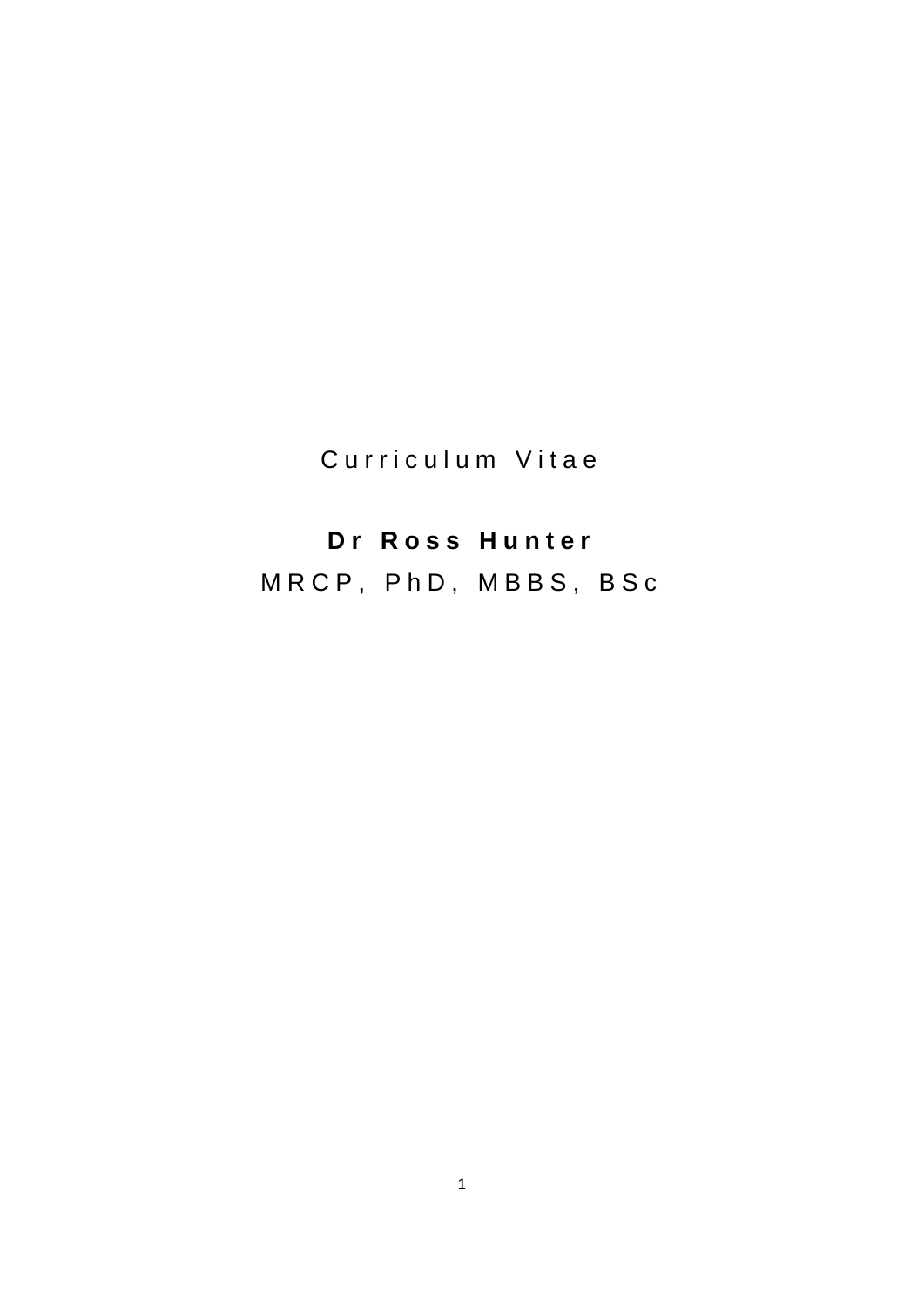**Name:** Ross Jacob Hunter **DOB :** 21/06/77 **Address:** 18 Stuart Road, Ham, Richmond, Surrey, TW 10 7QR **Home:** 020 8439 9180 **Mobile:** 07866 788514 **E-mail:** [ross.hunter@bartshealth.nhs.uk](mailto:ross.hunter@bartshealth.nhs.uk)

**GMC:** Full registration, GMC no. 6031316 Specialist registration Cardiology October 2013 <http://uk.linkedin.com/pub/ross-hunter/22/801/690>

## **Contact details**

NHS secretary Charmaine Johnson Cardiology Department Ground Floor Dominion House, 60 Bartholomew Close West Smithfield London EC1A 7BE Tel: 0203 465 6732 Fax: 0203 465 6731 Email: [Charmaine.johnson@bartshealth.nhs.uk](mailto:Charmaine.johnson@bartshealth.nhs.uk) <http://www.bartshealth.nhs.uk/our-services/services-a-z/c/cardiovascular>

Private Secretary Cristina Thorne cristina.thorne@zen.co.uk The London AF Centre 3rd Floor St Olaf's House The London Bridge Hospital London SE1 2PR Tel 020 7234 2497 Fax 020 7234 2583 Email: [cristina.thorne@zen.co.uk](mailto:cristina.thorne@zen.co.uk) <http://www.londonafcentre.co.uk/>

Research Department secretary Eleanor McFarlane-Henry Cardiology Research Department 1st Floor Dominion House, 60 Bartholomew Close West Smithfield London EC1A 7BE Tel: 0203 465 5398 Fax: 0203 465 5771 Email: [e.mcfarlane@qmul.ac.uk](mailto:e.mcfarlane@qmul.ac.uk) <http://www.whri.qmul.ac.uk/cardiac-cardiology>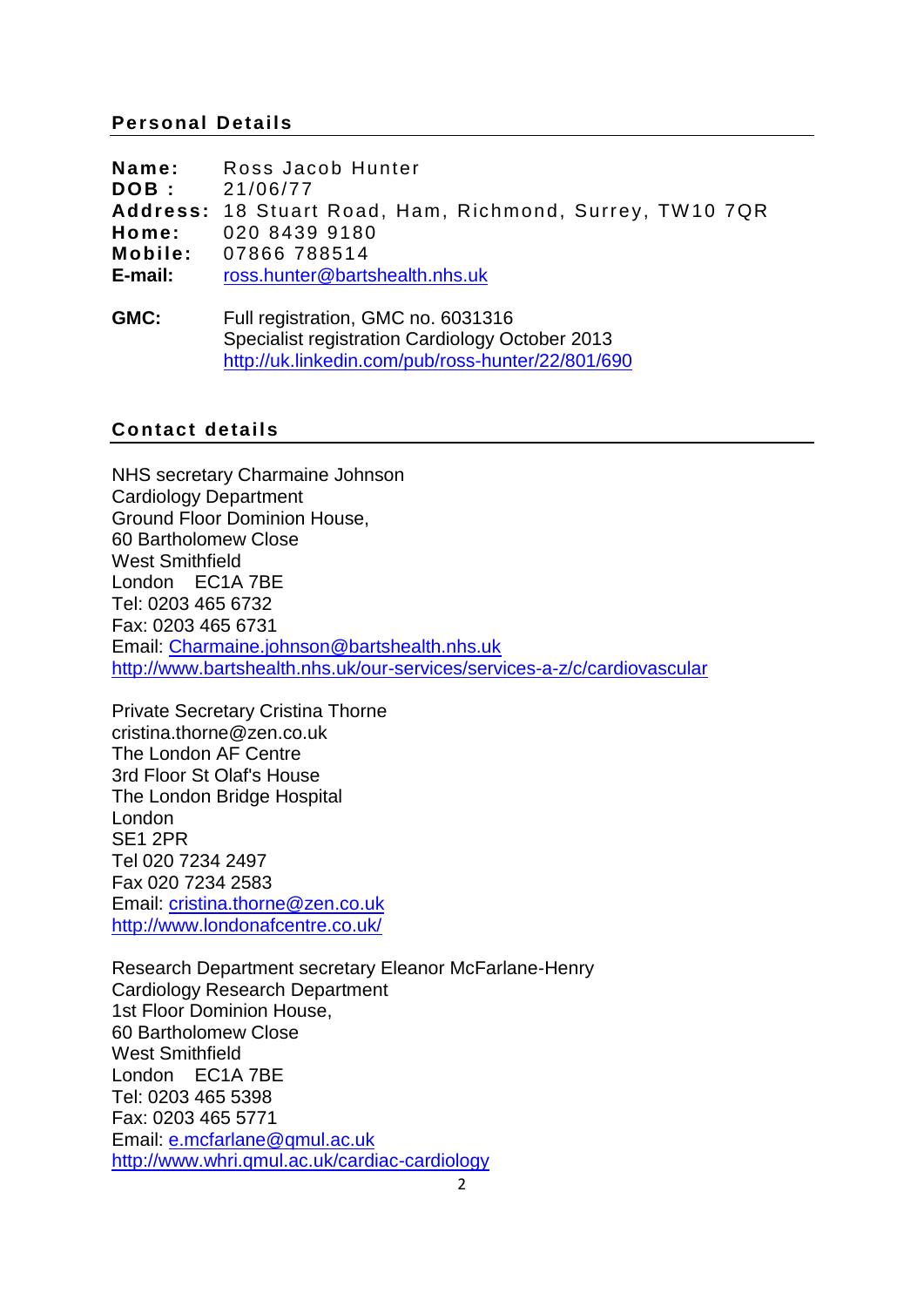#### **Qualifications**

| <b>PhD, University of London</b>                                                                      | Jan 2014         |
|-------------------------------------------------------------------------------------------------------|------------------|
| <b>CCT Cardiology</b>                                                                                 | Oct 2013         |
| <b>PG Dip Cardiology &amp; Medical Education</b><br><b>Brighton &amp; Sussex University Hospitals</b> | May 2013         |
| <b>MRCP (London)</b>                                                                                  | Feb 2005         |
| <b>MBBS with distinction, GKT School of Medicine</b>                                                  | June 2001        |
| <b>BSc (2:1), Cardiovascular Medicine</b><br><b>Imperial College School of Medicine</b>               | <b>June 1998</b> |
| <b>Associate of King's College (AKC)</b><br>King's College London                                     | <b>June 1997</b> |

#### **Prizes & Awards**

- Finalist Heart Rhythm Society (USA) young investigator award 2011
- Finalist Heart Rhythm UK young investigator award 2011
- Best abstract World Society of Arrhythmias 2011
- Best abstract in heart rhythm category British Cardiac Society 2011
- Distinction award with medical degree 2001.
- Prize for elective in cardiology in 2000.

#### **Current employment**

#### **Consultant Cardiologist and Electrophysiologist St Bartholomew's Hospital, London** Sep 2013-present

St Bartholomew's is one of six hospitals making up Barts Health NHS Trust which serves the population of Northeast London and Essex. St Bartholomew's Hospital has an international reputation as a centre of excellence for electrophysiology and devices, and is a regional and national referral centre. St Bartholomew's is completely focused on arrhythmia management with complex quarternary referrals from around the country. We also run the UKs only direct admission service for arrhythmia emergencies offering the full range of pacing and ablation services 24/7.

[http://www.bartshealth.nhs.uk/our-services/services-a-z/c/cardiovascular/for](http://www.bartshealth.nhs.uk/our-services/services-a-z/c/cardiovascular/for-clinicians/)[clinicians/](http://www.bartshealth.nhs.uk/our-services/services-a-z/c/cardiovascular/for-clinicians/)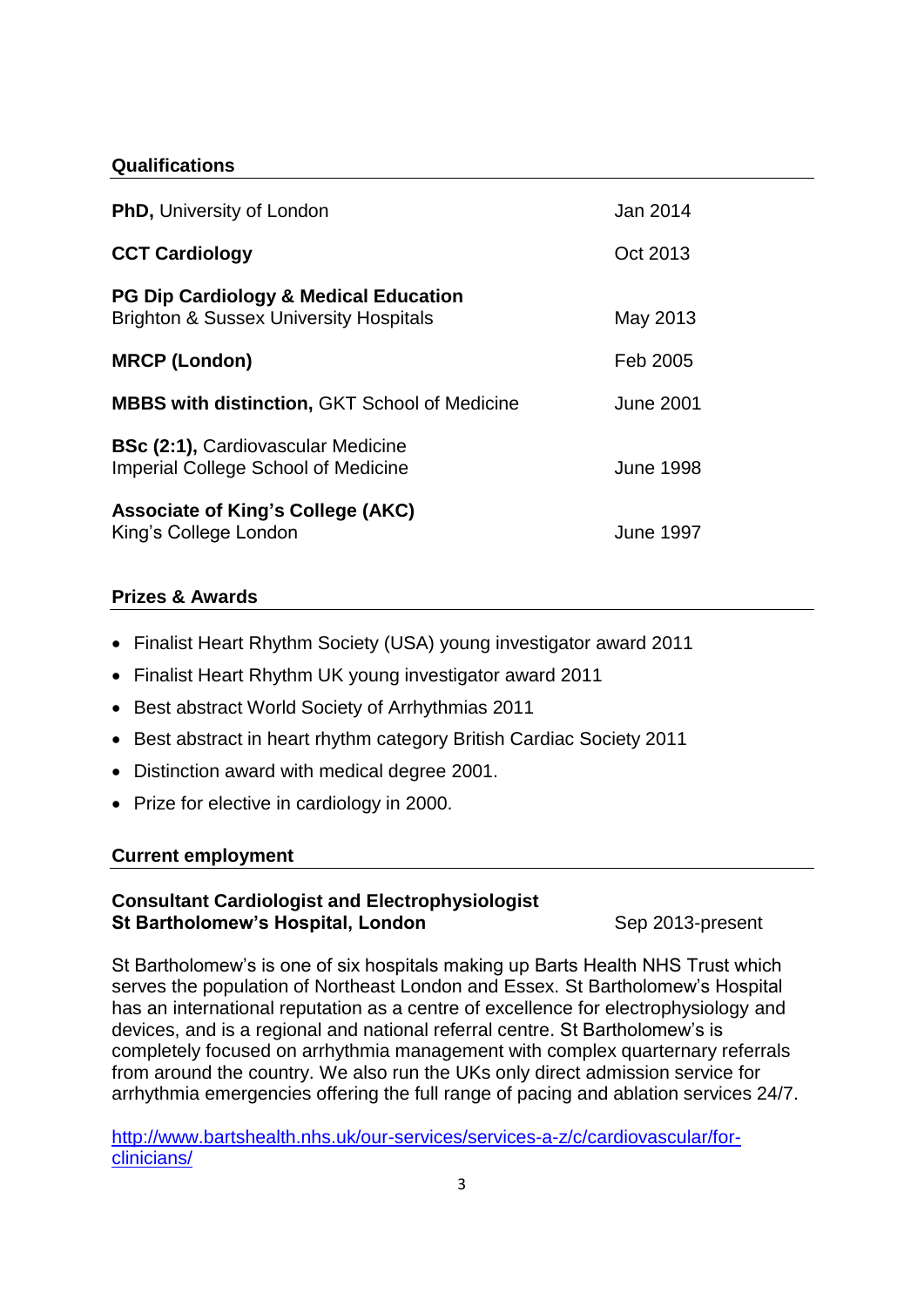#### **Clinical Senior Lecturer Queen Mary University of London** Dec 2013-present

The Cardiology Research Department at St Barthoomew's Hospital has an international reputation for electrophysiology and device research. We have a strong track record for clinical research and running clinical trials. We also have strong links with engineers at QMUL and basic medical sciences at The William Harvey Research Institute.

<http://www.whri.qmul.ac.uk/cardiac-cardiology>

**Editor-in-chief, Cardiac Rhythm News** June 2013 – present This quarterly journal focuses on the latest scientific and clinical advances as well as industry releases relevant to heart rhythm management. It has a readership of > 3500 European and US based cardiologists. <http://www.cxvascular.com/cardiacrhythmnews>

## **Previous employment**

| Specialist Registrar in Cardiology and Sub-Specialty Trainee EP & Devices<br>St Bartholomew's Hospital, London | Oct 2011-present    |
|----------------------------------------------------------------------------------------------------------------|---------------------|
| Research fellow in EP & Devices<br>St Bartholomew's Hospital, London                                           | Oct 2008-Oct 2011   |
| SpR Cardiology - Worthing Hospital                                                                             | Oct 2007 – Oct 2008 |
| SpR Cardiology & GIM - Tunbridge Wells                                                                         | Oct 2006 – Oct 2007 |
| SpR Cardiology & GIM - QEQM Hospital, Margate                                                                  | Oct 2005 - Oct 2006 |
| Cardiology SHO - Royal Brompton Hospital                                                                       | Feb 2005 - Aug 2005 |
| Medical SHO Rotation - Brighton & Sussex University Hospitals                                                  | Feb 2003 - Feb 2005 |
| SHO in A&E - Rockhampton Base Teaching Hospital, Queensland, Australia                                         | Aug 2002-Feb 2003   |
| HO Orthopaedic - Guys & St Thomas's Hospital                                                                   | May 2002 - Jul 2002 |
| HO Vascular Surgery - St Thomas's Hospital                                                                     | Feb 2002 - Apr 2002 |
| HO Medicine - University Hospital Lewisham                                                                     | Aug 2001 - Jan 2002 |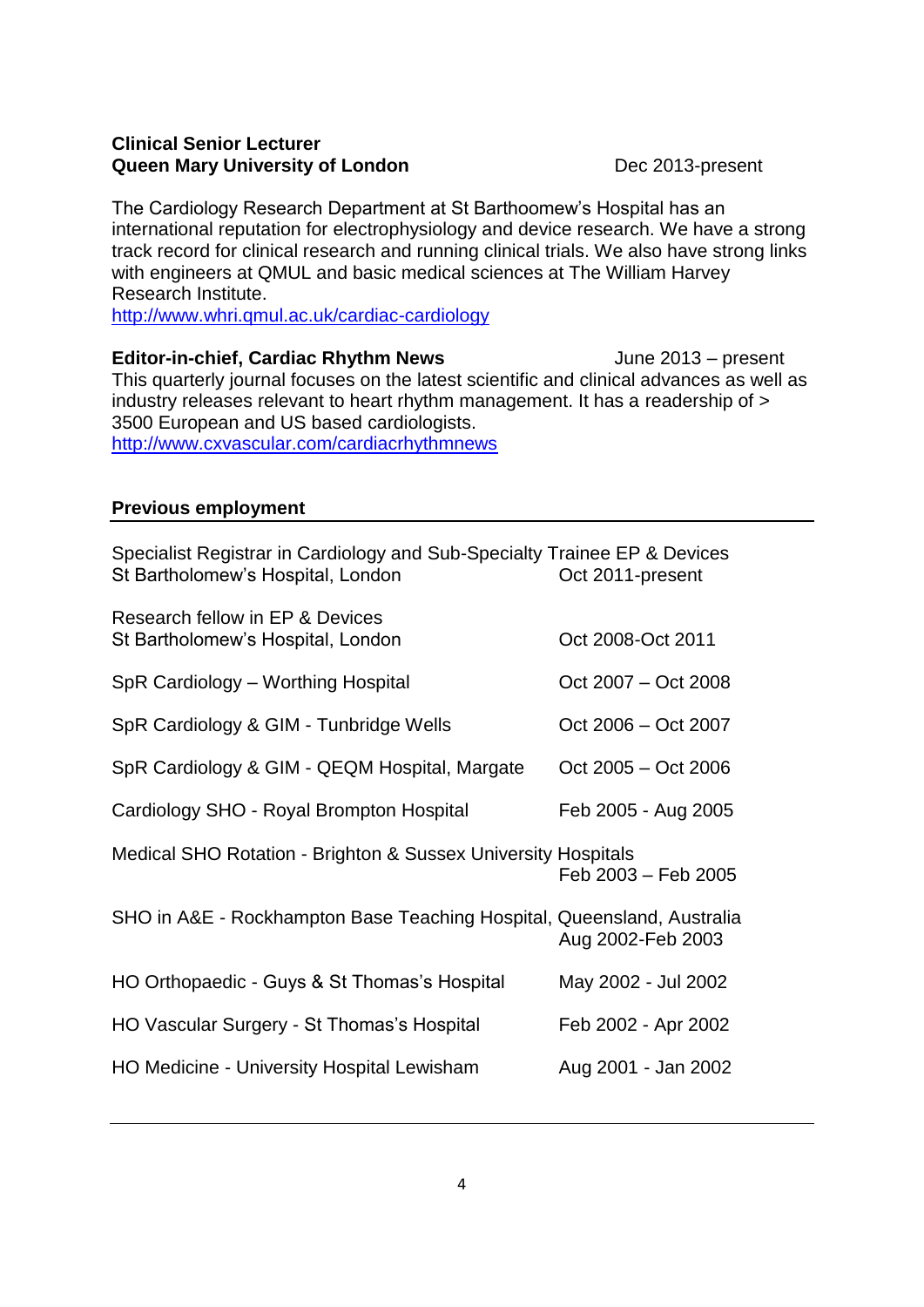# **Clinical training**

I am a fully trained general cardiologist and am experienced in the full range of cardiology practice including management of coronary disease, heart failure and syncope. I am fully trained in diagnostic coronary angiography, trans-thoracic and trans-oesophageal echocardiography. I have sub-specialised in arrhythmia management for 6 years now and am fully trained in all aspects of electrophysiology & devices:

# **Electrophysiology**

- I have extensive experience in both conventional electrophysiology and ablation of complex atrial arrhythmias, in particular AF and atrial tachycardias.
- I am familiar with the full range of technologies used for complex ablation including contact force sensing, the Cryo-Balloon and the Hansen robot.
- My clinical research focused on catheter ablation of AF and I therefore have advanced knowledge regarding equipment and mapping systems, a thorough grasp of the literature pertaining to AF and its ablation, and detailed knowledge regarding the practical side of AF ablation including methods and end points.
- I am experienced in VT ablation both in patients with structurally normal hearts and in those with structural heart disease. I also have experience of epicardial access, mapping and ablation for VT.

# **Devices**

- I have extensive experience of pacing for bradyarrhythmias, implantation of ICD and CRT devices, and revising these devices.
- I have also implanted the newer leadless cardiac pacemakers.
- I have experience of device extraction and am familiar with the equipment used at St Bartholomew's, in particular the Evolution cutting sheath, and the Byrd femoral work station.
- I am experienced in troubleshooting of devices, device programming, and managing complications of device therapy.

# **General Cardiology**

- Fully competent in trans-thoracic and trans-oesophageal echocardiography, with experience of cardiac CT and MRI.
- Fully competent with coronary angiography, and experience of PCI/primary PCI.
- Experience in heart failure clinics and supporting heart failure nurses.
- Experience managing patients with congenital heart disease.
- Experience managing cardiac surgical patients and the overlap with ITU.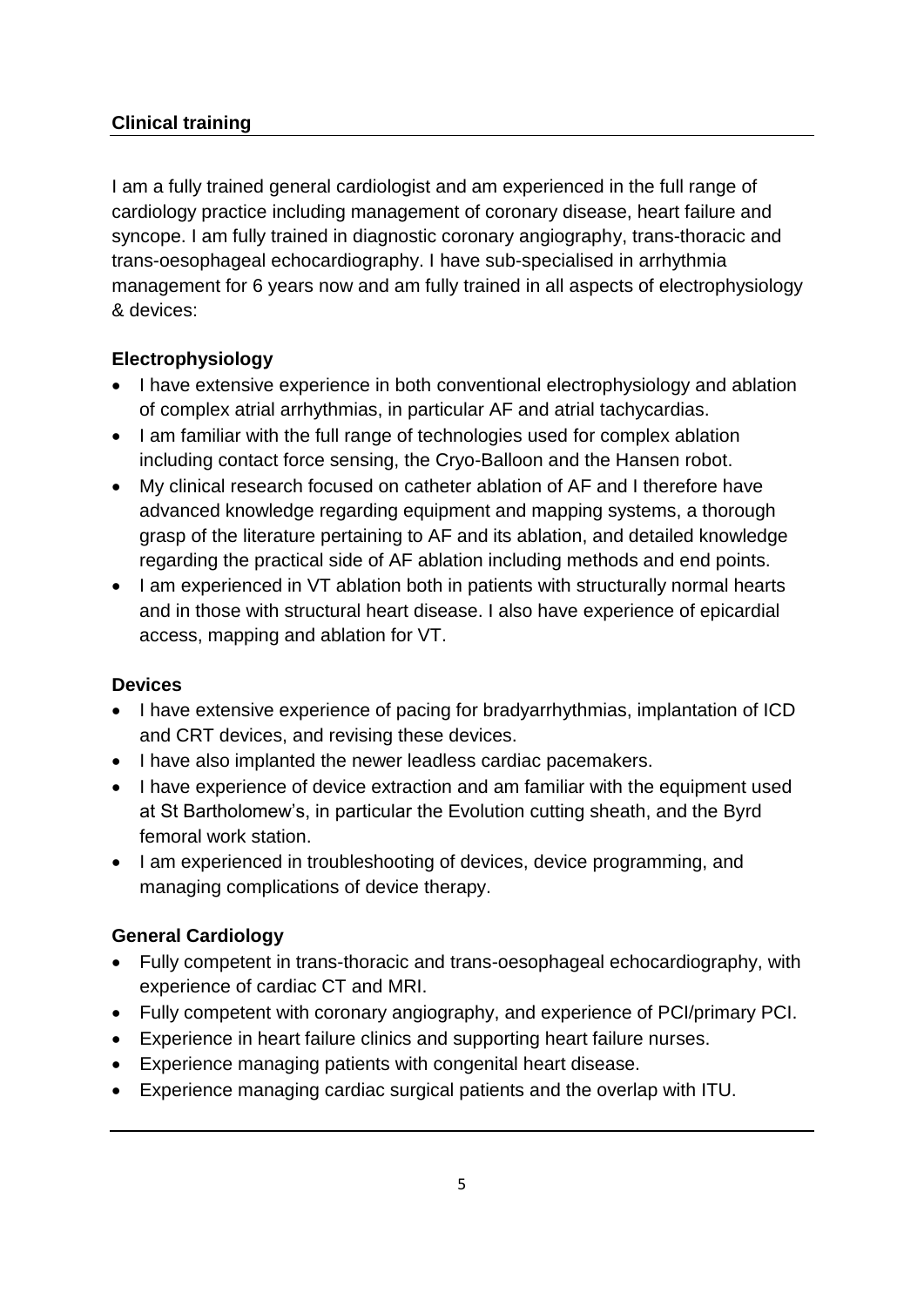## **Research**

#### **Research experience**

I have been involved in research for 15 years now and it has become one of my passions. I hope to continue this and indeed take it to another level with a consultant job at Barts and collaboration both within UCL Partners and beyond, and in so doing enhance the department which is now part of the largest Academic Health Science System in the world. I envisage a system where findings can immediately be translated directly into improved outcomes for our patients.

- Prior to working at Barts I had experience of *in vitro* pharmacology from my BSc, and subsequently worked as a research fellow at King's College London whilst a medical student and junior doctor gaining laboratory experience in biochemistry.
- During my 5 years at Barts my clinical research has always been directly aimed at answering clinical questions to improve patient care and outcomes. I have focused predominantly on catheter ablation of AF, although I have become involved in studies pertaining to several areas of electrophysiology and devices.
- My PhD was supervised by Professor Schilling, the thesis has been submitted, the viva passed and the PhD award is imminent.
- My ongoing role in the research department has included supervision and mentoring of subsequent PhD students, helping to write protocols, to draft abstracts and manuscripts, and to prepare posters and oral presentations for national and international meetings. I have also mentored clinical colleagues in research roles and helped them write abstracts and papers and present data.

#### **Research interests**

My broad research background has enabled me to develop a number of ongoing strands drawing together several collaborations within UCL Partners:

- A randomised controlled trial examining the response to ablation of different CFAE morphologies, aiming to refine methods for catheter ablation of persistent AF. I was solely responsible for running this trial, recruiting and following up patients. Although the trial is now complete further analysis is planned.
- A collaboration with a team of biomedical engineers at QMUL led by Professor Wen Wang to establish a model investigating the impact of atrial wall stress on electrophysiologic remodelling in AF. We are also investigating whether this model might be used clinically to assist catheter ablation of AF.
- A randomised trial comparing catheter ablation to medical treatment of persistent AF in heart failure. I was solely responsible for running the trial during my time at Barts, recruiting and following up patients.
- Compiling an international multicenter registry to examine factors predicting outcome after catheter ablation of AF.
- A collaboration with the cardiac MRI team led by Dr Steffen Petersen at the London Chest Hospital imaging left atrial scar and ablation lesions. We hope to extend this work to evaluate the clinical utility of MRI in the context of VT ablation.
- Collaboration with a team of basic medical scientists led by Professor Tinker at the WHRI. Surgical samples of cardiac tissue are being analysed to provide insight into mechanisms maintaining AF. This translational work examines cellular and tissue behaviour and may provide novel therapeutic targets in AF.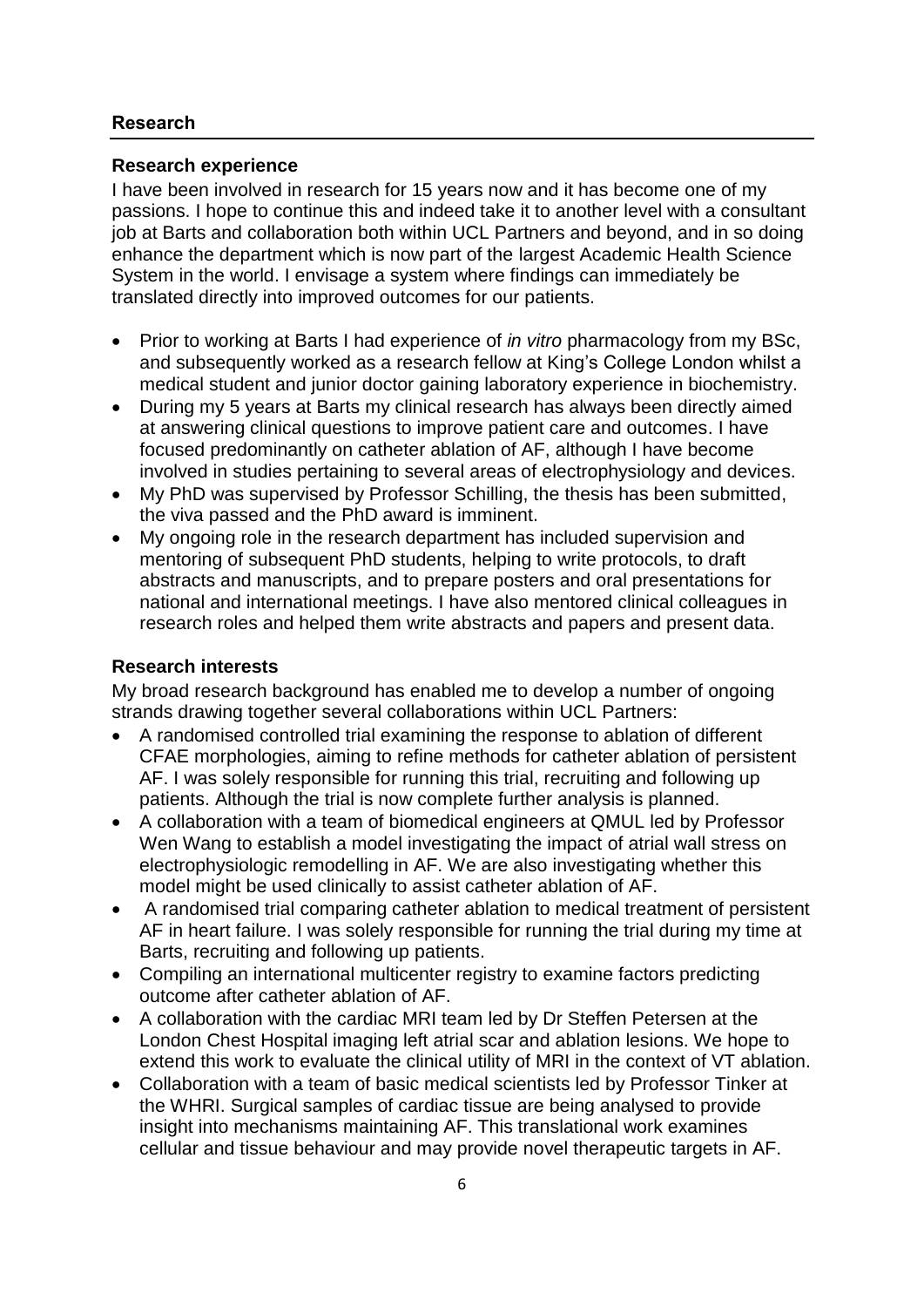Collaboration with a team of epidemiologists led by Professor Hemingway at UCL examining patient computer records by linking a number of key UK primary and secondary care databases (the CALIBER dataset). This unprecedented volume of data should provide definitive answers regarding the epidemiology of AF for the first time, potentially allowing our unit to devise preventative strategies.

## **Grants**

Grants I have been named on are:

- The National Institute for Health Research Cardiovascular Biomedical Research Unit at Barts and the London. Co-applicant on grant to study MR imaging of scar post AF ablation. February 2010. St Barts Hospital (£21 000).
- British Heart Foundation. Co-applicant on grant for the catheter ablation versus medical treatment of AF in heart failure (CAMTAF) trial. January 2009, St Barts Hospital, PG/08/130 (£245 801).
- Royal Society & the Japanese Society for Promotion of Science. Grant for academic visit to Japan (University Hospital Kobe, University Hospital Shiga, University of Kyushu Hospital) August 2004, King's College London (£3500).
- Royal Society. Grant for academic visit to University Hospital Kobe Japan August 2003, King's College London (£1500).
- Royal College of Pathologist. Grant for elective project. October 2000, King's College London (£600).

## **Peer review for journals**

As a result of my publishing with several journals I am now also a reviewer for some of these, including *Circulation: Arrhythmia & Electrophysiology*, *Journal of the American Heart Association*, and the *British Medical Journal*.

# **Research presentations**

I have presented over 20 times at national or international conferences. Recent examples are:

- Cryoballoon versus radiofrequency ablation of paroxysmal AF. Late breaking clinical trial session, Heart Rhythm Society May 2014
- Invited lecture: 'Impact of targeting fractionated electrograms on outcome after catheter ablation of AF.' ECAS 2013.
- Oral presentation as finalist for young investigator award: 'Characterisation of fractionated electrograms critical for maintenance of AF: a randomised controlled trial of ablation strategies.' Heart Rhythm UK 2011.
- Oral presentation as finalist for young investigator award: 'Characterisation of fractionated electrograms critical for maintenance of AF: a randomised controlled trial of ablation strategies.' Heart Rhythm Society (USA) 2011.
- Oral presentation: 'Catheter ablation versus medical treatment of AF in Heart failure: the CAMTAF trial.' Heart Rhythm UK 2011.
- Oral presentation: 'Does catheter ablation of AF reduce risk of stroke and death?' Heart Rhythm Society (USA) 2011.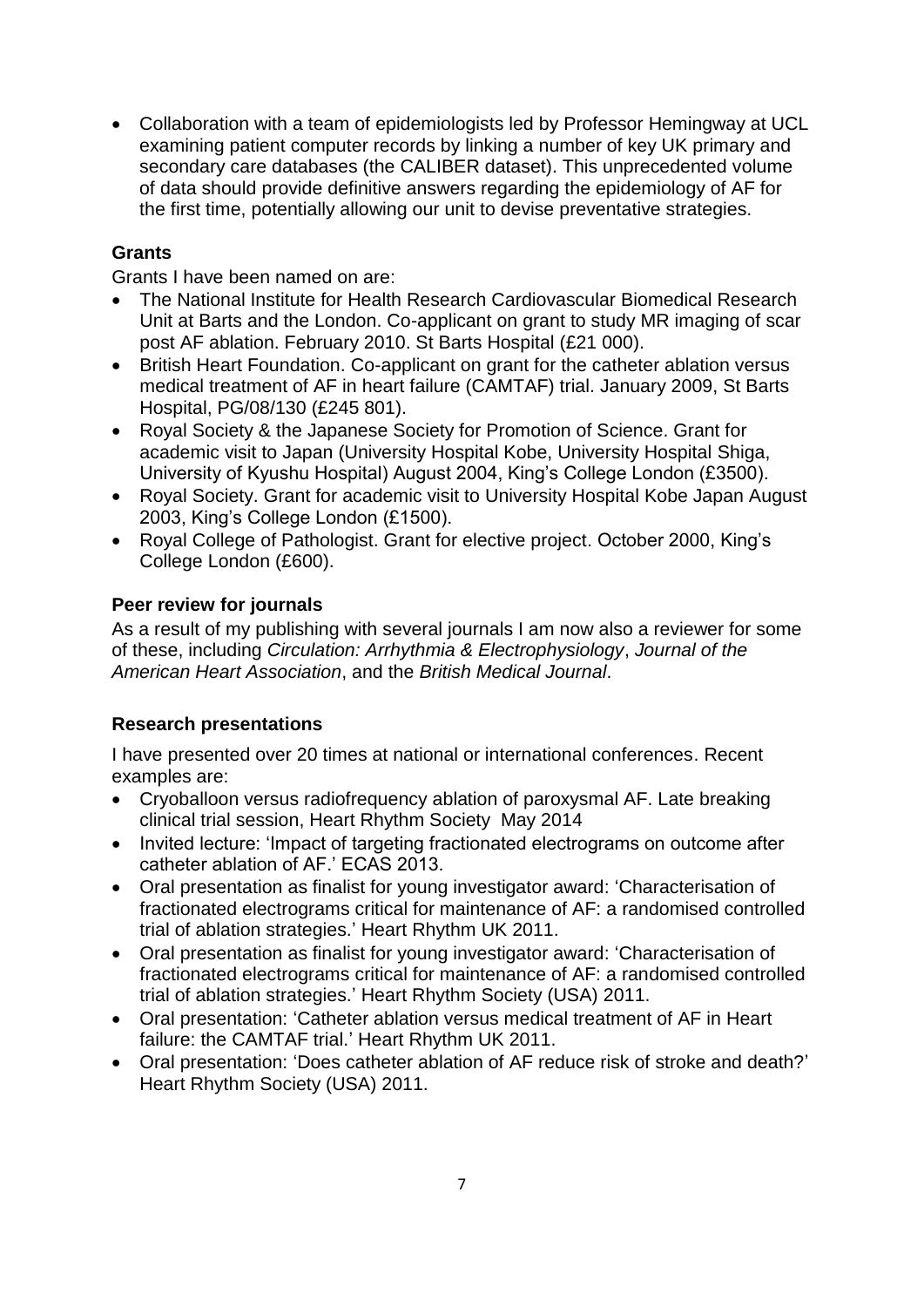#### **Publications**

#### **Publications in peer review journals**

1. Ullah W, McLean A, Hunter RJ, Baker V, Richmond L, Cantor EJ, Dhinoja MB, Sporton S, Earley MJ, Schilling RJ. Randomized trial comparing robotic to manual ablation for atrial fibrillation. Heart Rhythm. 2014: published online first

2. Page SP, Herring N, Hunter RJ, Withycombe E, Wali G, Betts T, Bashir Y, Dhinoja M, Earley MJ, Sporton SC, Rajappan K, Schilling RJ,Peri-procedural stroke risk in patients undergoing catheter ablation for atrial fibrillation using an uninterrupted warfarin protocol. Journal of Cardiovascular Electrophysiology 2014: 25;585-90.

3. Ullah W, Hunter RJ, Baker V, Dhinoja MB, Sporton S, Earley M, Schilling RJ. Target Indices for Clinical Ablation in Atrial Fibrillation: Insights from Contact Force, Electrogram and Biophysical Parameter Analysis. Circ Arrhythm Electrophysiol. 2014: 7; 63-8.

4. Hunter RJ, Berriman TJ, Diab I, Kamdar R, Richmond L, Baker V, Goromonzi F, Sawhney V, Duncan E, Page SP, Ullah W, Unsworth B, Mayet J, Dhinoja M, Earley MJ, Sporton S, Schilling RJ. A Randomised Controlled Trial of Catheter Ablation versus Medical Treatment of Atrial Fibrillation in Heart Failure (THE CAMTAF TRIAL). Circ Arrhythm Electrophysiol. 2014: 7;31-8.

5. Ceelen F, Hunter RJ, Boubertakh R, Sommer WH, Armbruster M, Schilling RJ, Petersen SE. Effect of atrial fibrillation ablation on myocardial function: insights from cardiac magnetic resonance feature tracking analysis. Int J Cardiovasc Imaging. 2013: 29;1807-17.

6. Herring N, Page SP, Ahmed M, Burg M, Hunter RJ, Earley MJ, Sporton SC, Bashir Y, Betts TR, Schilling RJ, Rajappan K. The prevalence of low left atrial appendage emptying velocity and thrombus in patients undergoing catheter ablation for atrial fibrillation on uninterrupted peri-procedural warfarin therapy. Journal of Atrial Fibrillation. 2014: published online first.

7. Malcolme-Lawes LC, Juli C, Karim R, Bai W, Quest R, Lim PB, Jamil-Copley S, Kojodjojo P, Ariff B, Davies DW, Rueckert D, Hunter RJ, Jones D, Boubertakh R, Petersen SE, Schilling RJ, Kanagaratnam P, Peters NS. Automated analysis of atrial late gadolinium enhancement imaging correlates with endocardial voltage and clinical outcomes; a two-centre study. Heart Rhythm 2013: 10; 1184-91.

8. Hunter RJ, Jones DA, Boubertakh R, Molcolme-Lawes LC, Kanagaratnam P, Juli CF, Davies DW, Peters NS, Baker V, Goromonzi F, Richmond L, Earley MJ, Sporton S, Schaeffter T, Davies C, Westwood W, Petersen SE, Schilling RJ. Diagnostic accuracy of cardiac magnetic resonance imaging in the detection and characterization of left atrial catheter ablation lesions: a multicenter experience. Journal of Cardiovascular Electrophysiology. 2013: 24; 396-403.

9. Cheung VT, Hunter RJ, Ginks MR, Schilling RJ, Earley MJ, Bowles L. Management of thrombo-embolic risk in persons with haemophilia and atrial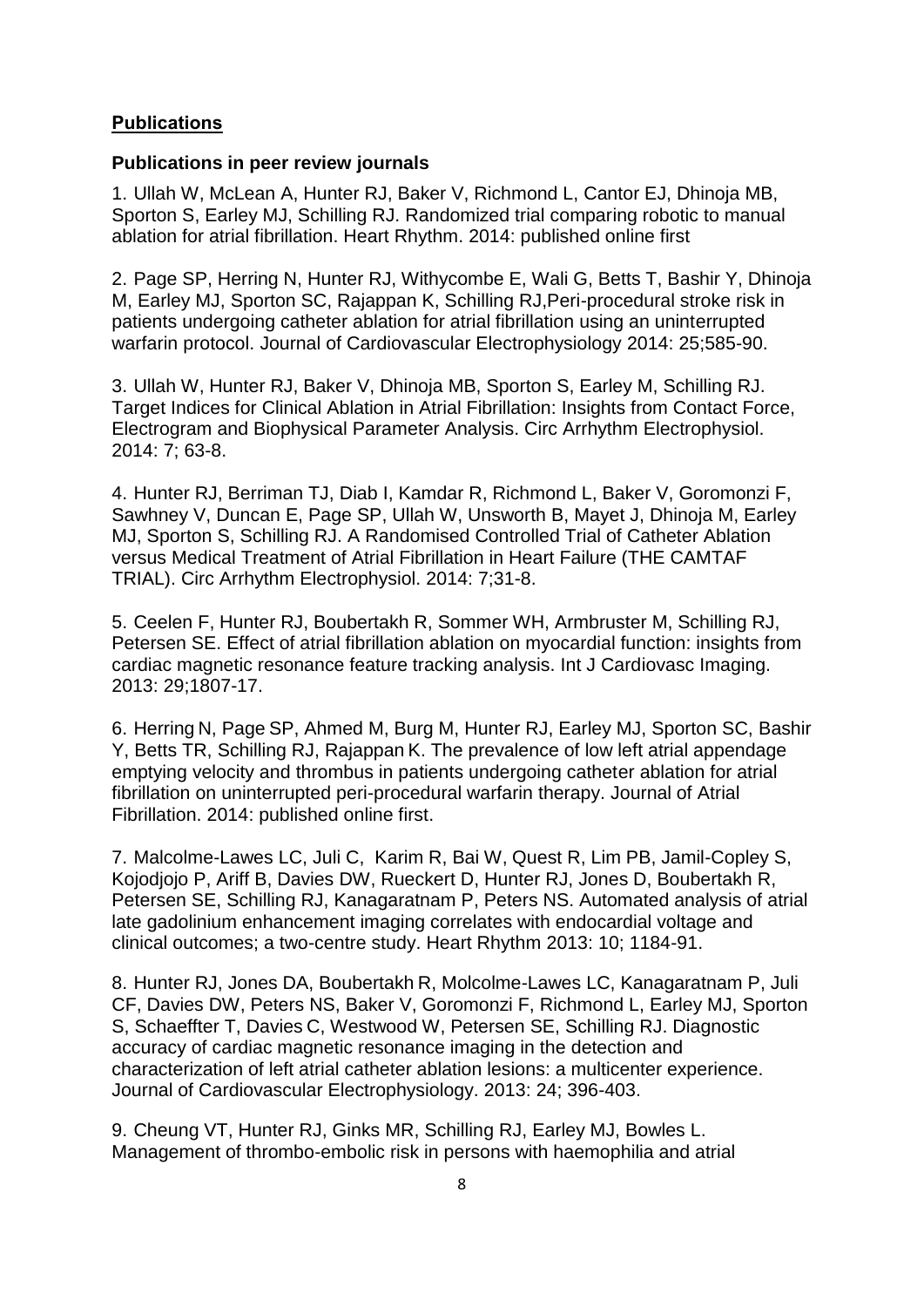fibrillation: is left atrial appendage occlusion the answer for those at high risk? Haemophilia 2013: 19; e84-86.

10.D'Ascenzo F, Corleto A, Biondi-Zoccai G, Anselmino M, Ferraris F, di Biase L, Natale A, Hunter RJ, Schilling RJ, Miyazaki S, Tada H, Yenn-Jiang L, Tao H, Ma C, Packer D, Hammill S, Gaita F. Which are the most reliable predictors of recurrence of atrial fibrillation after transcatheter ablation. Int J Cardiol 2013: 167; 1984-9.

11.Duncan ER, Finlay M, Page S, Hunter R, Goromonzi F, Richmond L, Baker V, Ginks M, Ezzat V, Abrams D, Dhinoja M, Earley MJ, Sporton S, Schilling RJ. Improved electrogram attenuation during ablation of paroxysmal atrial fibrillation with the Hansen robotic system. Pacing Clin Electrophysiol. 2012: 35; 730-8.

12.Hunter RJ, Liu YK, Lu Y, Wang W, Schilling RJ. Left atrial wall stress distribution and its relationship to electrophysiologic abnormalities in patients with persistent atrial fibrillation. Circ Arrhythm Electrophysiol. 2012: 5; 351-60.

13.Finlay M, Hunter RJ, Mullen V, Richmond L, Goromonzi F, Sporton S, Dhinoja M, Thomas G, Rajappan K, Duncan E, Tayebjee M, Earley M, Schilling RJ. A randomised comparison of CArtomerge VERsus NavX fusion in the catheter ablation of atrial fibrillation (The CAVERN Trial). J Interv Card Electrophysiol. 2012: 33;161-9.

14.Chahal CAA, Ali O, Hunter RJ, Schilling RJ. Impact of controlling atrial fibrillation on outcomes relevant to the patient: focus on dronedarone. Patient Related Outcome Measures 2012:3;95-103.

15.Hunter RJ, Diab I, Richmond L, Tayebjee M, Sporton S, Earley MJ, Schilling RJ. Characterisation of fractionated atrial electrograms critical for maintenance of AF: a randomised controlled trial of ablation strategies (the CFAE AF trial). Circ Arrhythm Electrophysiol. 2011: 6; 622-629.

16.Hunter RJ, McCready J, Diab I, Page SP, Finlay M, Richmond L, French A, Earley MJ, Sporton S, Jones M, Joseph JP, Bashir Y, Betts TR, Thomas G, Staniforth A, Kistler P, Rajappan K, Chow A, Schilling RJ. Maintenance of sinus rhythm with an ablation strategy in patients with atrial fibrillation is associated with a lower risk of stroke and death. Heart 2012: 98; 48-53.

17.Diab I, Hunter RJ, Kamdar R, Berriman T, Duncan E, Richmond L, Baker V, Abrams D, Earley M, Sporton S, Schilling RJ. Does Ventricular Dyssynchrony on Echocardiography Predict response to Cardiac Resynchronisation Therapy? A randomised controlled study. Heart 2011: 97;1410-16.

18.Tayebjee M, Hunter R, Baker V, Creta A, Duncan E, Sporton S, Earley M, Schilling R, Pulmonary vein isolation with radiofrequency ablation followed by cryotherapy: A novel strategy to improve clinical outcomes following catheter ablation of paroxysmal atrial fibrillation. Europace 2011: 13;1250-5.

19.Page SP, Siddiqui MS, Finlay M, Hunter R, Abrams D, Dhinoja M, Earley M, Sporton S, Schilling RJ. Catheter ablation for atrial fibrillation on uninterrupted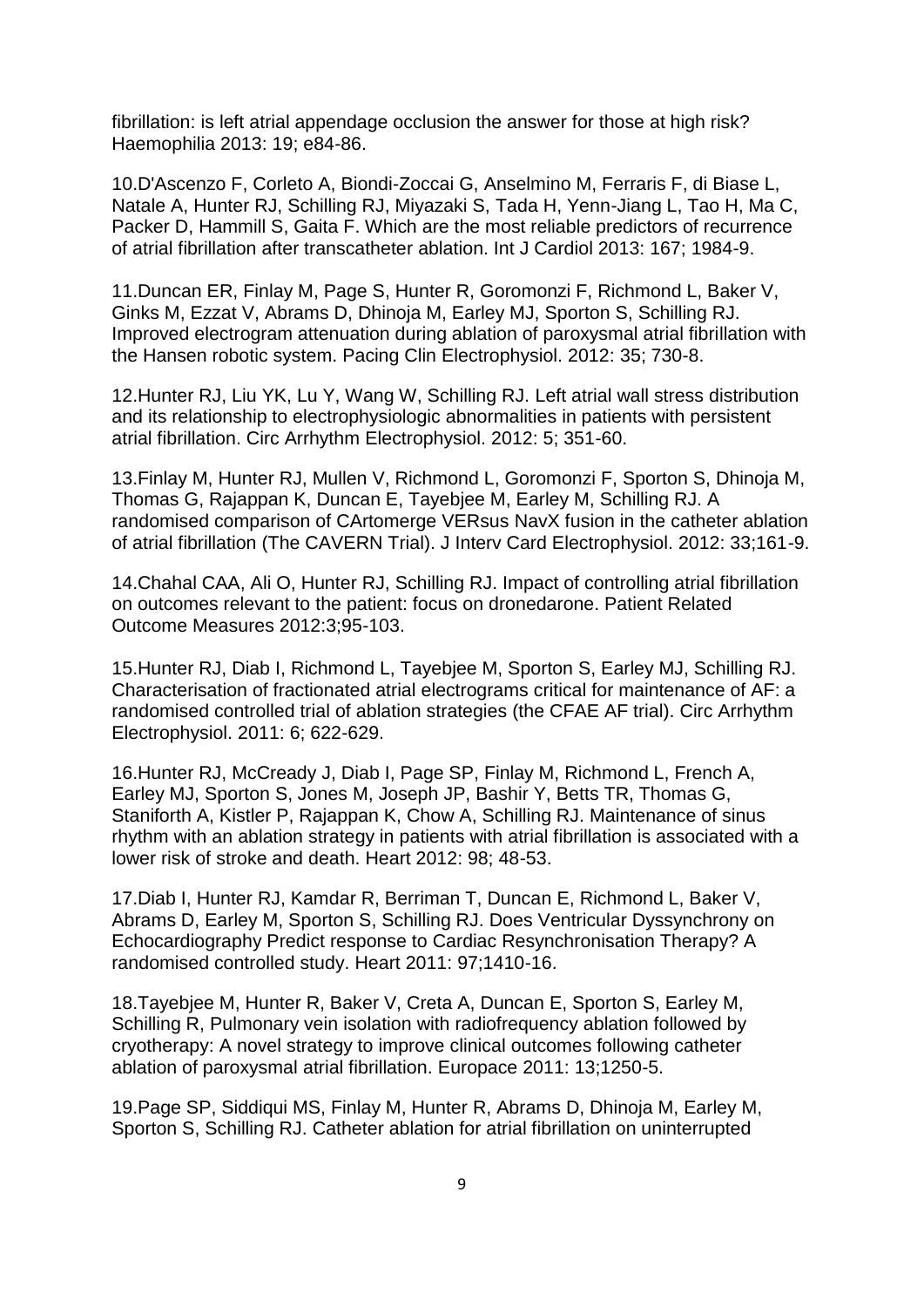warfarin: can it be done without echo guidance? Journal of Cardiovascular electrophysiology. 2011: 22; 265-70.

20.Hunter RJ, Schilling RJ. New European guidelines on AF. BMJ. 2011: 342; d897.

21.Hunter RJ, Schilling RJ. Catheter ablation for AF: the case of the missing endpoints. Featured correspondence: author reply. Heart. 2011: 97; 87.

22.Hunter RJ, Schilling RJ. Catheter and surgical ablation of cardiac arrhythmias. Primary Care Cardiovascular Journal. 2010: 3; S13-17.

23.Hunter RJ, Schilling RJ. Long term outcome after catheter ablation for AF: safety, efficacy and impact on prognosis. Heart. 2010: 96; 1259-63.

24.Hunter RJ, Schilling RJ. Termination of atrial fibrillation by Flecainide: mechanistic insights from spectral analysis. Europace. 2010: 2010: 12; 453-4.

25.Hunter RJ, Ginks M, Ang R, Diab I, Goromonzi F, Page S, Baker V, Richmond L, Tayebjee M, Sporton S, Earley MJ, Schilling RJ. Impact of variant pulmonary vein anatomy and image integration on long term outcome after catheter ablation for AF. Europace 2010: 12; 1691-7.

26.Tayebjee MH, Creta A, Moder S, Hunter RJ, Earley MJ, Dhinoja MB, Schilling RJ. Impact of angiotensin converting enzyme inhibitors and angiotensin receptor blockers on long term outcome of catheter ablation for atrial fibrillation. Europace 2010: 12: 1537-42.

27.Hunter RJ, Berriman TJ, Diab I, Baker V, Richmond L, Thomas G, Kamdar R, Finlay M, Duncan E, Dhinoja M, Abrams D, Earley MJ, Sporton S, Schilling RJ. Long term efficacy of catheter ablation for AF: impact of additional targeting of fractionated electrograms. Heart. 2010: 96; 1372-8.

28. Duncan E, Thomas G, Johns N, Pfeffer C, Appanna G, Shah N, Hunter R, Finlay M, Schilling RJ, Sporton S. Do traditional VT zones improve outcome in primary prevention ICD patients? PACE. 2010: 33:1353-8.

29. Finlay M, Sawhney V, Schilling R, Thomas G, Duncan E, Hunter R, Virdi G, Abrams D, Sporton S, Dhinoja M, Earley M. Uninterrupted warfarin for periprocedural anticoagulation in catheter ablation of typical atrial flutter: a safe and cost-effective strategy. J Cardiovasc Electrophysiol. 2009: 11; 1587-96.

30. Hunter RJ, Diab I, Thomas G, Duncan E, Abrams D, Dhinoja M, Sporton S, Earley MJ, Schilling RJ. Validation of a classification system to grade fractionation in atrial fibrillation and correlation with automated detection systems. Europace 2009: 11;1587-1596.

31. Hunter RJ, Finlay M, Schilling RJ, Sporton S. A broad complex tachycardia with conflicting information from pacing manoeuvres. Europace. 2009; 11:1392-5.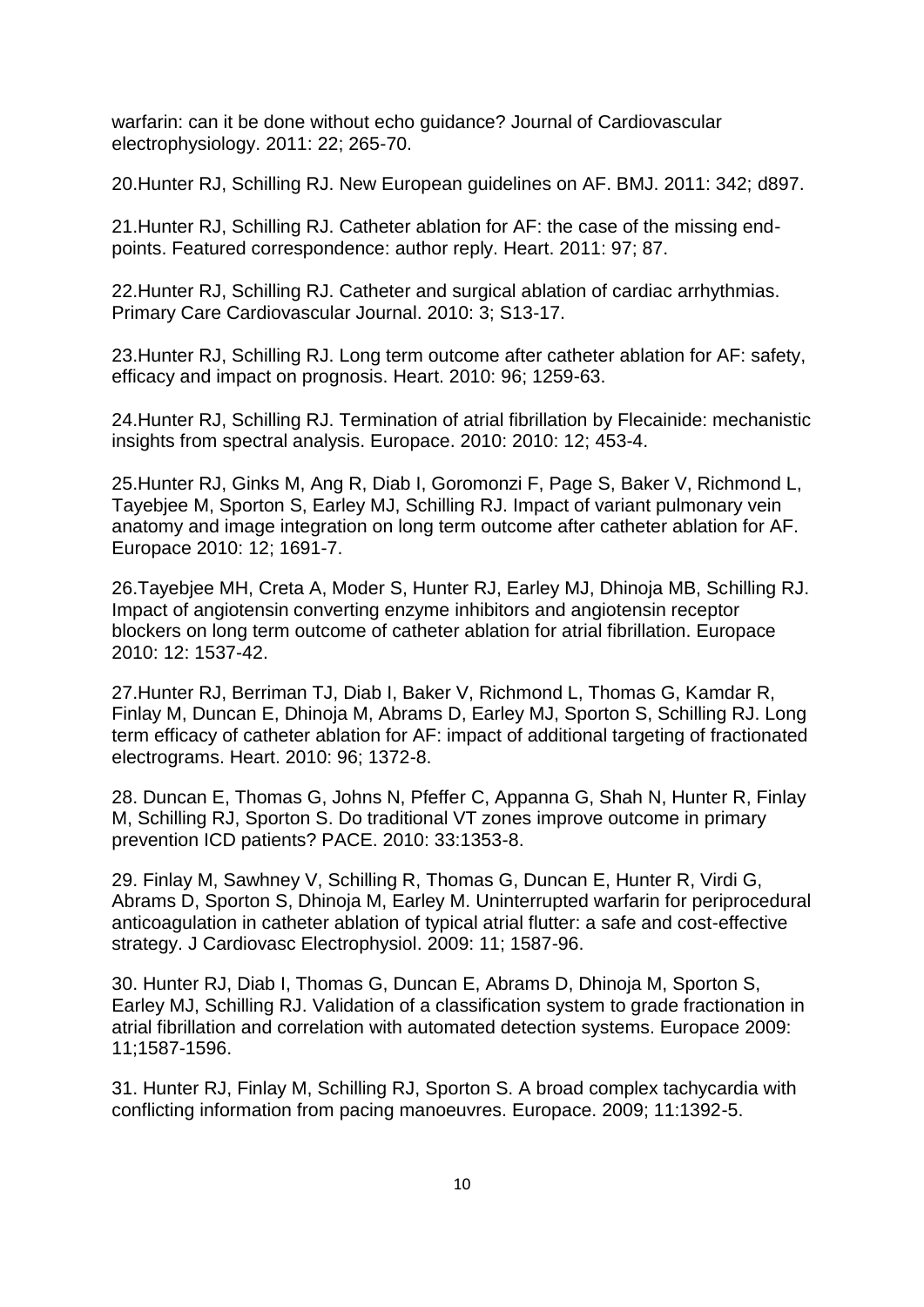32. Nakahara T, Hunter RJ, Hirano M, Uchimara H, McArdle A, Broome CS, Koll M, Martin CR, Preedy VR. Alcohol alters skeletal muscle heat shock protein gene expression in rats: these effects are moderated by gender, raised endogenous acetaldehyde and starvation. Metabolism: Clinical & Experimental. 2006: 55; 843- 851.

33. Adachi J, Kudo R, Asano M, Ueno Y, Hunter R, Rajendram R, Martin C, Preedy VR. Skeletal muscle and liver oxysterols during fasting and alcohol exposure. Metabolism. 2006: 55; 119-127.

34. Hunter RJ, Patel VB, Baker AJ, Richardson PJ, Preedy VR. Differential effects of bile duct ligation and galactosamine injection as models of hepatic injury on cardiac protein metabolism. Metabolism: Clinical and Experimental. 2004: 53; 964-968.

35. Hunter RJ, Neagoe C, Jarvelainen HA, Martin CR, Lindros KO, Linke WA, Preedy VR. Alcohol affects the skeletal muscle proteins, titin and nebulin in male and female rats. J Nutrition. 2003: 133; 1154-1157.

36. Hunter RJ, Patel VB, Miell JP, Wong HJ, Marway JS, Richardson PJ, Preedy VR. Diarrhea reduces rates of cardiac protein synthesis in myofibrillar protein fractions in the rat in vivo. Journal of Nutrition. 2001: 131; 1513-1519.

37. Adachi J, Kudo R, Ueno Y, Hunter R, Rajendram R, Want E, Preedy VR. Heart 7-Hydroperoxycholesterol and oxysterols are elevated in chronically ethanol-fed-rats. Journal of Nutrition. 2001: 131; 2916-2920.

38. Kingsbury MP, Huang W, Giuliatti S, Turner M, Hunter R, Parker K, Sheridan DJ. Investigation of distal aortic compliance and vasodilator responsiveness in heart failure due to proximal aortic stenosis in the guinea pig. Clinical Science. 1999: 96; 241-251.

#### **Edited Books & Book Chapters**

I have edited 6 books and written 15 chapters in edited books, examples below:

- 1. Hunter RJ, Schilling RJ. Comparison of different mapping technologies. In: Shenasa M, Hindricks G, Borggrefe M, Breithardt G, Josephson ME. (Editors) Cardiac Mapping  $4^{\text{th}}$  Edition. 2013: Chapter 5: 36-45..
- 2. Hunter RJ, Schilling RJ. Catheter ablation of AF using Ensite NavX. In: Sra J, Natale A, Wilber D, Akhtar M. (Editors) Practical Electrophysiology. 2013: in press
- 3. Hunter RJ, Schilling RJ. Catheter ablation of complex right atrial arrhythmia in a patient with a Fontan circulation using the Ensite Array. In: Sra J, Natale A, Wilber D, Akhtar M. (Editors) Practical Electrophysiology. 2013: in press